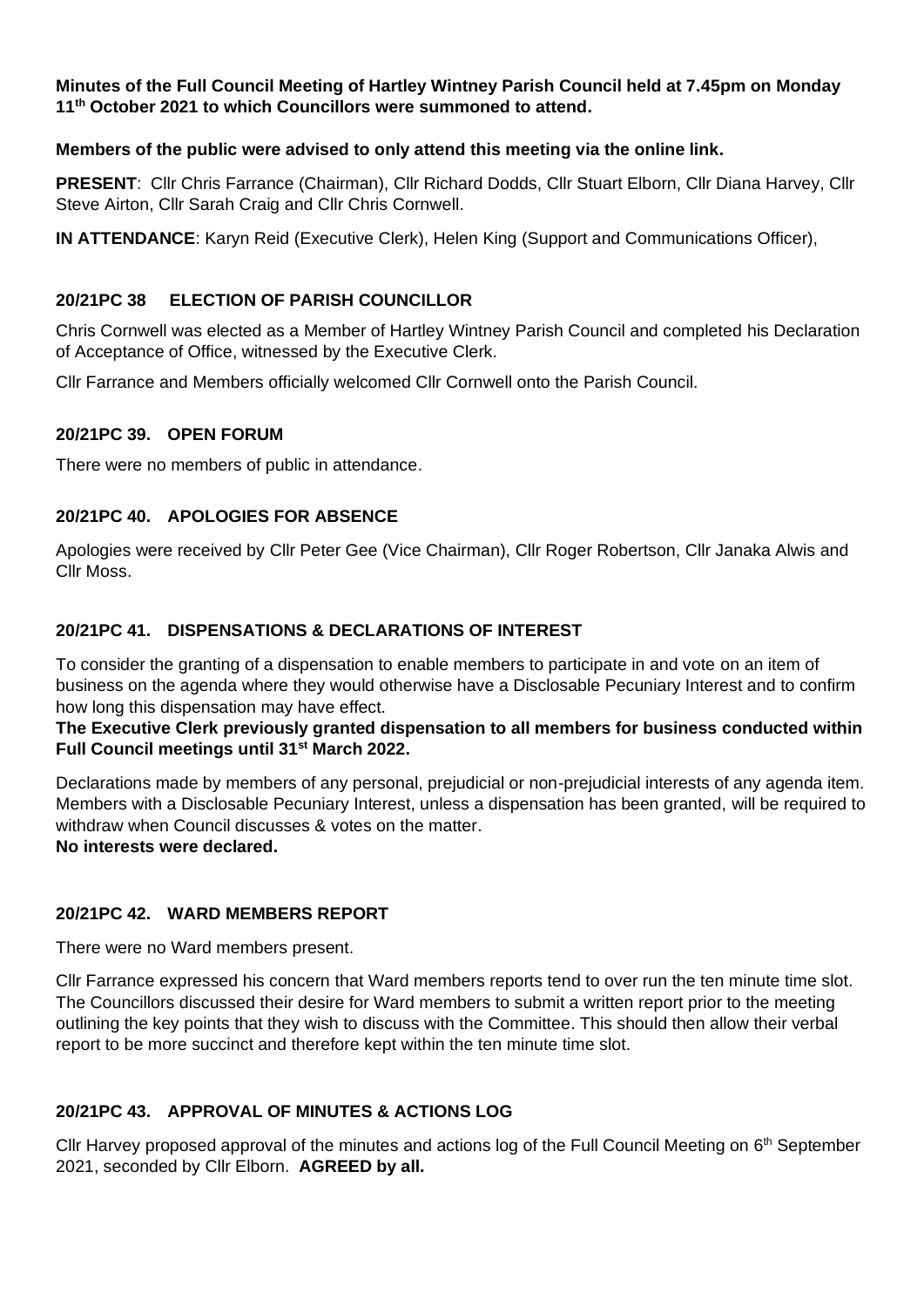### **20/21PC 44. CLERK'S / PARISH OFFICE SUMMARY REPORT**

The Committee reviewed the Parish Office report. Cllr Farrance expressed how successful and well received the Village Picnic event on 18<sup>th</sup> September had been.

The Executive Clerk mentioned that the Deputy Clerk will be requesting volunteers for the Autumn Programme events during October.

The Committee discussed the upcoming Village litter pick on Saturday 23<sup>rd</sup> October, noting that it is a priority to keep volunteers safe if picking on main roads.

### **20/21PC 45. PARISH COUNCIL FINANCE** – review & approval of following:

i) To approve payments listing and receive payments listing approved via RRP (attached)

Cllr Airton queried the cost of £611.75 for shared groundworks at the Victoria Hall. The Executive Clerk explained that the cost for hedge trimming around the Victoria Hall grounds is shared between HWPC and The Victoria Hall.

Cllr Airton queried what the two payments to the Elvetham Estate were for. The Executive Clerk clarified that these were charges for the storage unit at Pale Lane. Furthermore, the Executive Clerk noted communication received from Elvetham Estate stating that our 5 year lease is due for renewal this year and it is likely that this will increase. The Executive Clerk is currently in negotiation with the Elvetham Estate regarding this upcharge and will report back to the Committee when further communication has been received.

Cllr Craig requested that the Councillors receive a list of exactly what HWPC financed at the Village festival. The Executive Clerk agreed that this report will be ready for the next Finance committee meeting.

It was noted that the payments listing dated 28<sup>th</sup> September 2021 was ratified and approved via rapid response.

Cllr Dodds proposed approval of the Payments listing dated 4<sup>th</sup> October 2021, seconded by Cllr Craig. **AGREED by all.**

The provisional cost of £1689.00 exc VAT for the Fibre connection to the Lucy Pygott Centre was circulated prior to the meeting. Approval of the invoice was proposed by Cllr Dodds, seconded by Cllr Craig. **AGREED by all.**

ii) Income & expenditure, cashbooks & bank reconciliations for August 2021 (attached) Cllr Farrance confirmed that he was satisfied with the bank reconciliation for August 2021.

Cllr Harvey queried the different subscriptions and licenses for the various software that the HWPC Office staff and Councillors require. The Executive Clerk explained the different levels of licenses that HWPC require.

Cllr Airton explained that he contacted Ordnance Survey to enquire about access to their mapping services. OS Maps confirmed that Parish Councils can access free data and services. Cllr Airton will follow this up.

iii) Review and agree budget setting process for 21/22 (attached)

The Councillors reviewed and received the budget setting process document. The Executive Clerk answered any questions regarding the process.

#### **20/21PC 46. PARISH COUNCIL MATTERS**

i) Review and agree proposal for establishing Sub-Committees for Parish Council projects (attached).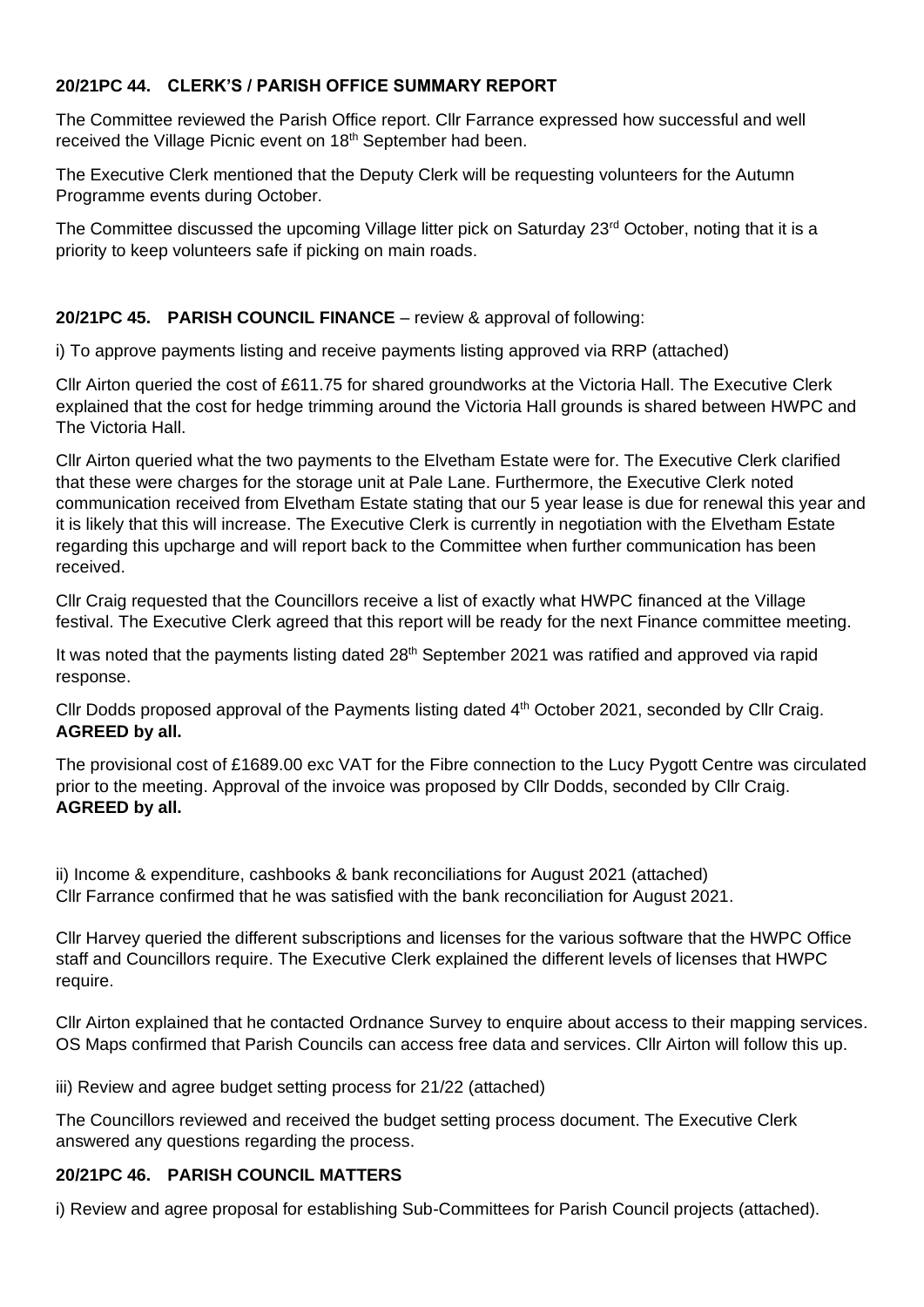Cllr Farrance talked through the Management of Community Assets document. Cllr Craig queried whose responsibility the ponds & commons are. Cllr Airton confirmed that HDC are largely responsible for the Ponds & Commons, however there is some frustration over the progress of the next 10 year management plan for Hartley Wintney.

ii)To review and approve the following policies (attached);

Cllr Farrance wished to note that a substantial body of work had gone into producing the policies, and thanked Cllr Craig and all involved for their efforts.

HWPC Planning Policy 2021

HWPC Publications Scheme 2021

Cllr Craig proposed approval of the policies, seconded by Cllr Harvey. **AGREED by all.**

# **20/21PC 47. CHAIRMAN'S ANNOUNCEMENTS & PARISH COUNCILLOR MATTERS**

Cllr Airton requested an hour of the Councillors time to present the governance structure and to sign off key documents in relation to the Lucy Pygott Centre. He queried whether to accommodate this within a Parish Council meeting or whether it needed its own stand alone meeting. The Councillors agreed to have an online focused discussion mid November (specific date TBC) with the aim to give final approval during the Full Council meeting on 6<sup>th</sup> December 2021.

Cllr Harvey noted that the hedge at the bottom of the Monachus Car Park is very overgrown.

Cllr Craig questioned if we have any plans for the Queens Platinum Jubilee at the beginning of June 2022. The Executive Clerk explained that nothing is as yet planned but it would be something that the events subcommittee could be considering. This will need to be factored into the 2022 budget setting.

# **20/21PC 48. COMMITTEE MINUTES & UPDATE INC. WORKING GROUPS**

i) Community Hub

Cllr Farrance updated that he attended the Community Hub networking event hosted by Kelvin Fay. The event was well received and attended by approximately 15 people. A key outcome was that the next Community Hub networking event would be hosted as a lunch time event, rather than evening.

Cllr Farrance noted that Dorothy Harvey is keen to continue using the Community bus for trips to the Pantry in Yateley.

A co-working space is being discussed amongst members of the Community Hub as a key project they are looking to drive forward. Cllr Airton mentioned that he is keen for the LPC to be put forward as a suggested location for a co-working space within the village.

Cllr Farrance noted that Dorothy Harvey had produced a mental health support booklet in co-operation with HWPC. This was distributed at the Village festival.

ii) Committee meetings – to receive approved minutes Minutes of Committee meetings were received by all members.

# **20/21PC 49. CORRESPONDENCE & DATES OF MEETINGS**

The Executive Clerk noted that she had received correspondence from Andy Walker regarding the Neighbourhood Watch scheme. The Councillors discussed the main issues highlighted in the Neighbourhood Watch report. Nick Greenwood, the PCSO has confirmed his intention to attend the November Full Council meeting.